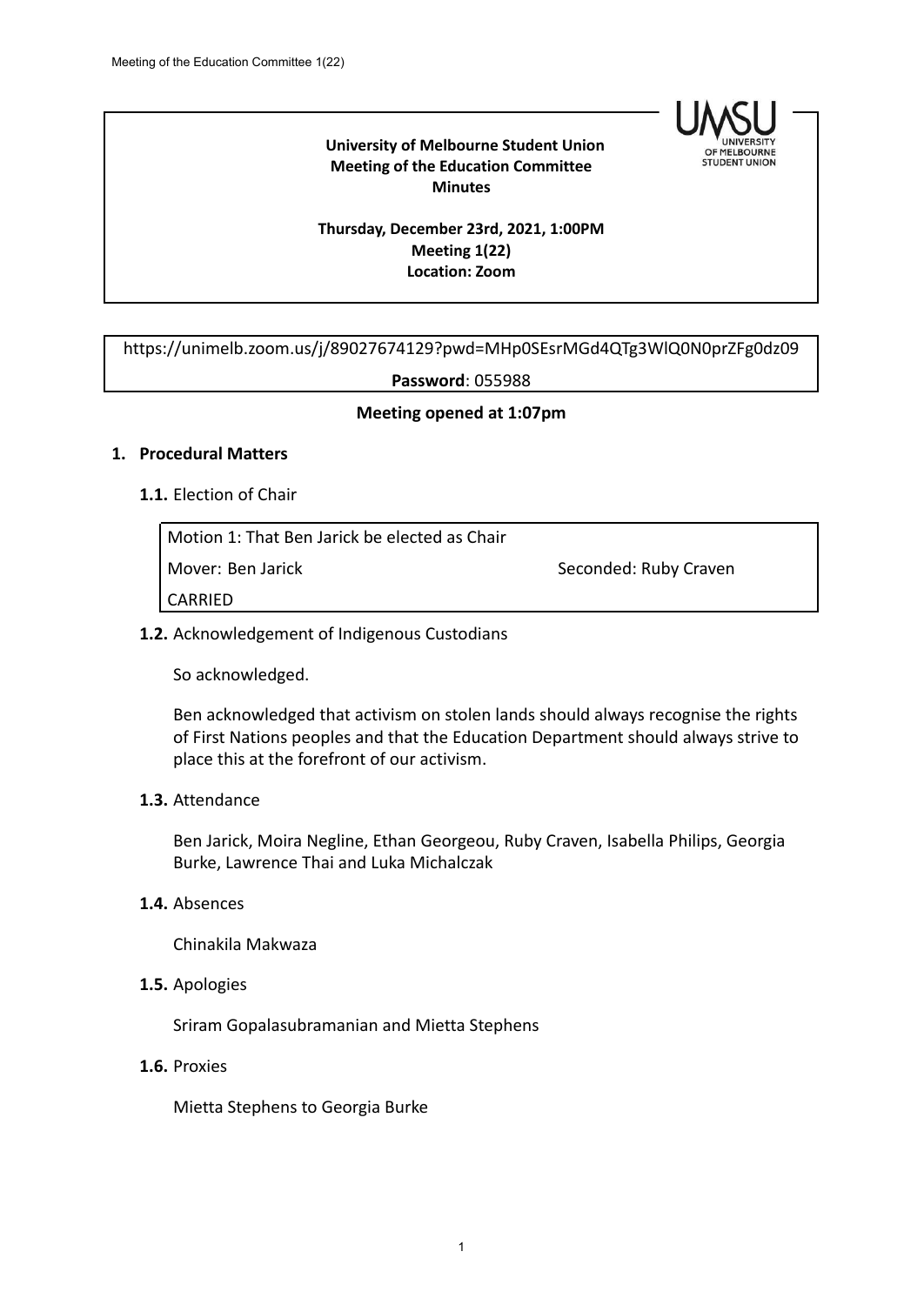Motion 2: To accept proxies as presented. Mover: Ethan Georgeou Seconded: Moira Negline

CARRIED

## **1.7.** Membership

As follows.

## **1.8.** Adoption of Agenda

Motion: To adopt the Agenda as presented. Mover: Ruby Craven Seconded: Georgia Burke

CARRIED

# **2. Conflicts of Interest Declaration**

2.1. No conflicts raised

## **3. Matters Arising from the Minutes**

3.1. None

### **4. Correspondence**

#### **4.1. Summerfest**

Moira highlighted that UMSU has two expo days (Thursday and Friday) during Summerfest, where the Education Department hopes to have a joint stall to promote itself. Southbank will have a day for UMSU on Tuesday that week as well and we hope to have a stall there. Moira encouraged the Education Committee members to join the Office Bearers during these days, and mentioned creating a potential roster to spread everyone out over the Expo days.

Ruby noted some meetings that Ed Pub has had so far and emphasised the importance of all Education OBs reporting back regularly to the Education Committee. She then went into detail about the Young Workers Centre, the work they do and having someone representing them at the Education stall during Summerfest.

### **5. Office Bearer Reports**

### **5.1. Ethan Georgeou and Moira Negline for Ed Ac**

Induction went very well, it was great to get up to speed with everything. Moira spoke at the NTEU rally outside the Vice-Chancellor's Cumnock House, it was great to have OBs come from Induction and show solidarity as an informal UMSU contingent.

Moira and Ethan also attended the Elected Student Representatives Meeting with Sophie, Jennisha, GSA and UMSU International. Topics of discussion included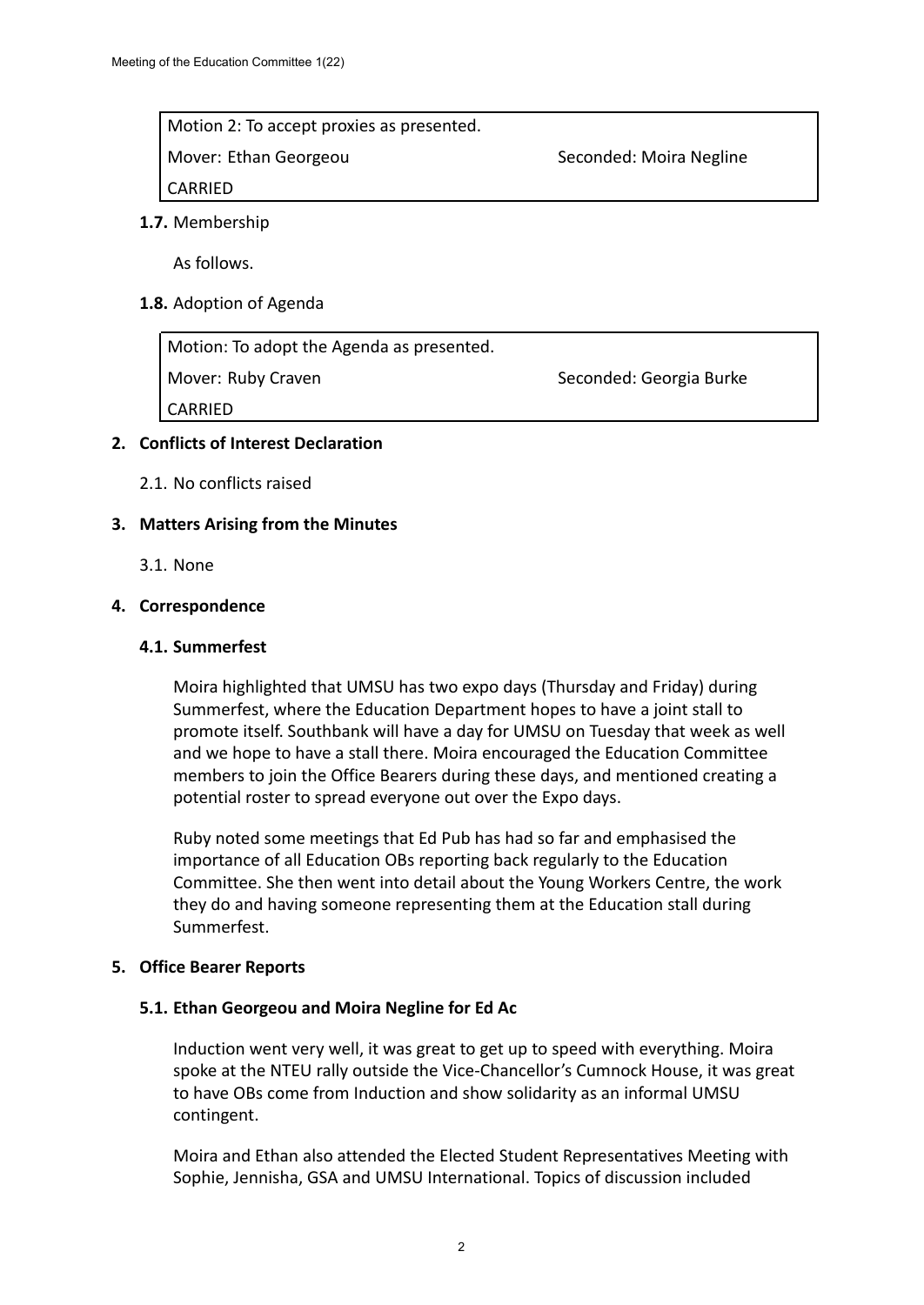managing Covid Safety on Campus, the UoM Wellbeing Framework and the functionality of Dual-Delivery. Ethan highlighted that the Wellbeing Framework has not had much consultation with students and that there is more to be seen with how staff will be upskilled to manage split classrooms (in-person and online cohorts).

Ethan went into some detail about the Know Your University Booklet, explaining the function of the booklet and the hopes to have it available in Semester 1 for students. They paused explanation to allow further details in the later agenda item.

Ethan also highlighted the conversations Ed Ac has been having with the Governance Portfolio rep in UMSU Advocacy, Michelle. She has been a big help with providing advice and pointers to us, with Ethan looking forward to working with her throughout the year.

Moira went into more detail about the Academic Board, highlighting the new Performance Framework 'Advancing Melbourne' that the University is introducing. Moira mentioned that there is more work required of this framework, particularly in making sure aspects such as Diversity and Inclusion were not measured purely in quantitative terms. She also mentioned that it was good to see staff and students sharing similar concerns, with support for reports like UMSU POC's Racism on Campus report brought up by attending academics.

Moira concluded by explaining the situation with the Student Representative Network (SRN). Moira explained that despite promises made during Handover, no SRN Applications were organised by the previous office bearers and this was not clearly communicated in time to organise applications before the End of Year Shutdown. While disappointing, Moira and Ethan are fully prepared to fulfil this obligation. The Education Committee members were encouraged to help support the applications when they go live and to encourage reliable and passionate students to self-nominate. The goal will be to have at least one representative for every committee before the first meetings begin in February.

### **5.2. Ruby Craven for Ed Pub**

Ruby went into detail about Induction and receiving access to the Education Office, with a big clean undertaken by the new office bearers. She said that it is hoped to have set Office hours in the new year for Committee members to come by and visit, as well as encouraging Committee members to email or message any of the OBs if there are any queries.

The Ed Pub Office Bearers also had a meeting with the GSA Education Officers. It was a productive session that discussed how they can support each other in important campaigns such as the ongoing *Stop the Menzies Institute* Campaign, as well as other campaigns by the NTEU with Staff Enterprise Bargaining. Support for other UMSU Departmental Campaigns like Environment's Climate Action rallies was also discussed.

Ruby also highlighted the Know Your Rights Handbook, which has been produced by the Ed Department for several years now. This Handbook serves as an introduction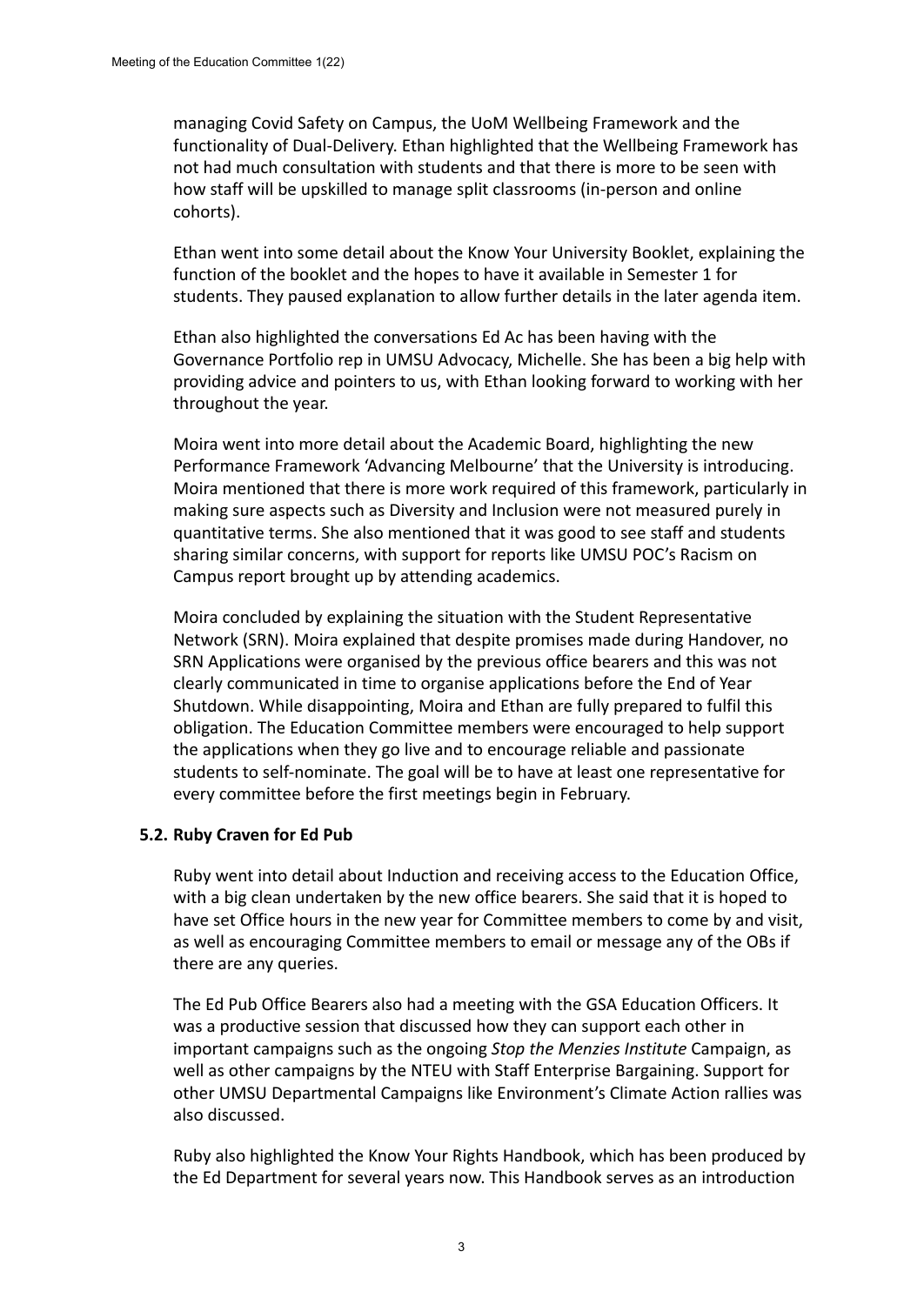to the Education Department and Committee, pathways for students in the Education Department and how to access the Union and its advocacy roles for new students.

Ruby also went into detail about Summerfest, explaining that they were in the process of getting everything set up with Design, Events and Communications.

In light of the Budget Council after this Committee meeting and the lack of Budget Expenditure items as a result, Ruby mentioned that the Ed OBs will return to the Committee about events and details once the Budget was confirmed.

Ben reiterated that the Ed OBs are open to contributions from the Committee members for any ideas or initiatives that they would like to see. He also expressed hope for staunch activism and grassroots campaigns to return with the return to campus

### **5.3. Questions for Office Bearers**

**5.3.1.** None

#### **5.4.**

Motion: To accept the Office Bearer Reports en Bloc Mover: Ruby Craven Seconded: Isabella Philips CARRIED

### **6. Motions on Notice**

6.1. None

### **7. Motions without Notice**

7.1. None

### **8. Other Business**

### **8.1. Know Your Rights Handbook**

Ruby said they are going through previous editions and updating it to be more accurate to the current climate. It is hoped that the Handbook will be finalised by end of next week to be put together for mid-January. Printing and publication are hoping to be ready for Summerfest. This has been budgeted for within the Budget for Summerfest and information pamphlet racks around Union House.

Ben emphasised that the goal is for this Handbook to be ready to be distributed at the stall in Summerfest.

### **8.2. Know Your University Booklet**

Moira followed on from Ethan's earlier explanation, detailing that the Booklet aims to answer common questions that are sent to the Education Academic email inbox,